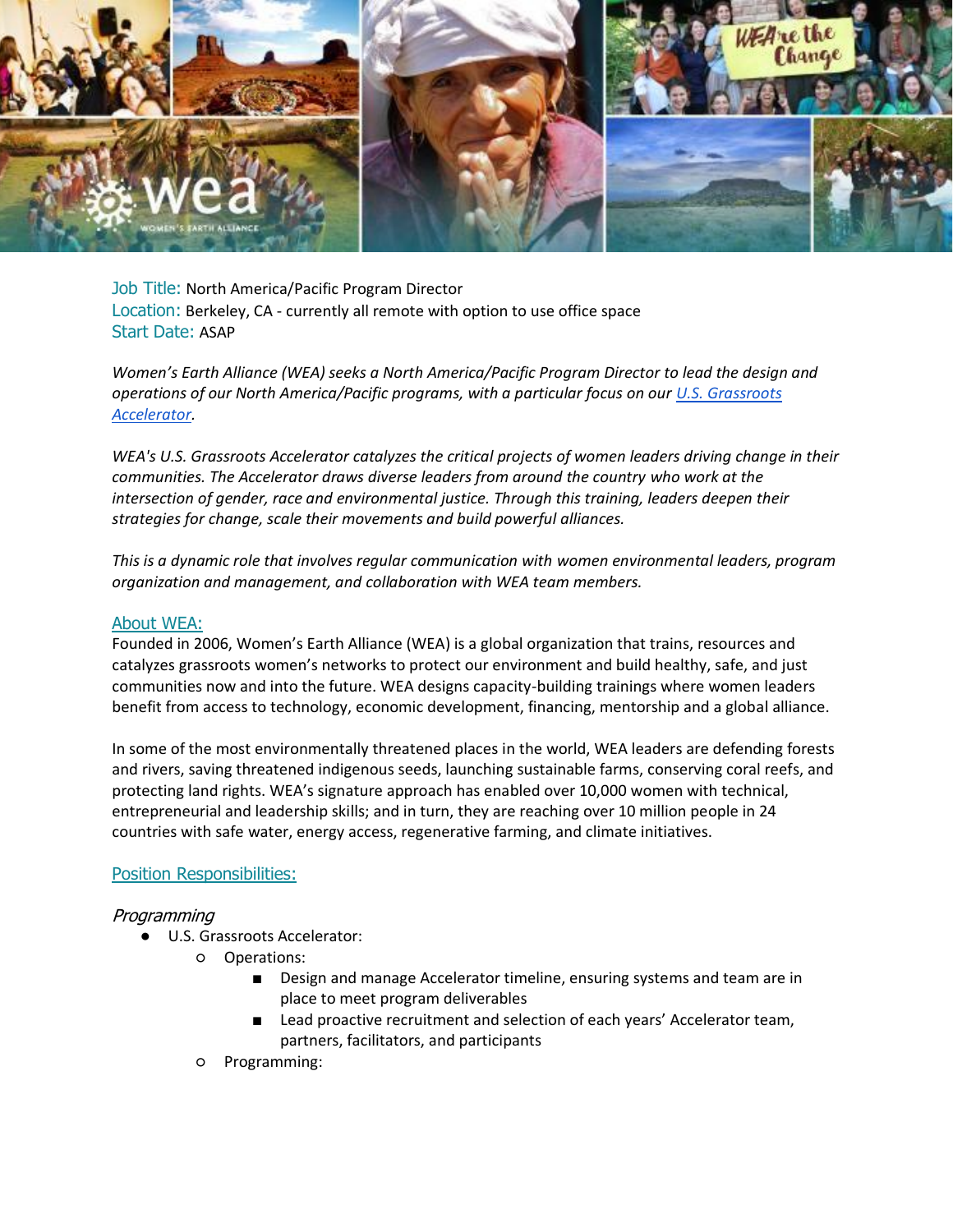- Collaborate with Program Coordinator and Program Director on ongoing refinement of Accelerator design, curriculum and activities to ensure each years' program is responsive to the needs of the cohort and moment
- Design and lead Accelerator Mentorship program
- Collaborate with the WEA team to design and implement Accelerator graduate programs, including continuing education, event design, communications, and more
- Ensure the continual integration of an anti-racist, decolonial justice lens in all programmatic objectives, strategies and implementation
- Communications:
	- Design and oversee Accelerator communications plan
	- Plan and track regular drumbeat of partner and funder outreach and updates
	- Ensure the collection and organization of Accelerator media (photos, videos, storytelling)
- Participant Experience:
	- Design, facilitate and lead calls with cohort participants
	- Support participants to fully engage in Accelerator activities
	- Serve as the connective tissue between Accelerator participants, holding relationships with care and attention, identifying and weaving threads between and throughout cohorts
- Collaborate with WEA Co-Directors on the ongoing design and operations of other existing and future North America/Pacific programs, including the Where We Stand Fund, Shedding Light on Environmental Violence initiative, Intersectional Climate Justice research initiative, Hawaii/Pacific programming, and a longer-term strategy for building out WEA's advocacy work
- Collaborate with WEA Co-Directors and partners to identify opportunities for growth, capacity building, and alliance-building for all North America/Pacific-based programs, with particular attention to the U.S. Accelerator

## Impact Measurement + Monitoring, Evaluation & Learning

- Manage and generate impact metrics from Accelerators and other North America/Pacific programs as needed, analyzing and communicating program impact internally and externally
- Co-design and support partner implementation of monitoring, evaluation, and learning activities

# **Documentation, Reporting, and Multimedia**

- Document program developments and successes for internal and external use, including social media, blog posts, donor communication, and marketing materials
- Lead program storytelling efforts in partnership with WEA's communications team members and partners
- Keep program design documents up-to-date, including program webpages, workbooks, budgets, timelines, MOUs, and contracts
- Coordinate with program partners to develop final reports based on final program evaluations

# **Program Development**

- Draft and maintain North America/Pacific Programs annual budget, meeting regularly with WEA Co-Directors to provide updates on spending and fundraising
- Collaborate with Director of Philanthropic Partnerships to:
	- $\circ$  Conceptualize and create funding proposals for the North America/Pacific Program
	- o Communicate with North America/Pacific-specific program/grant officers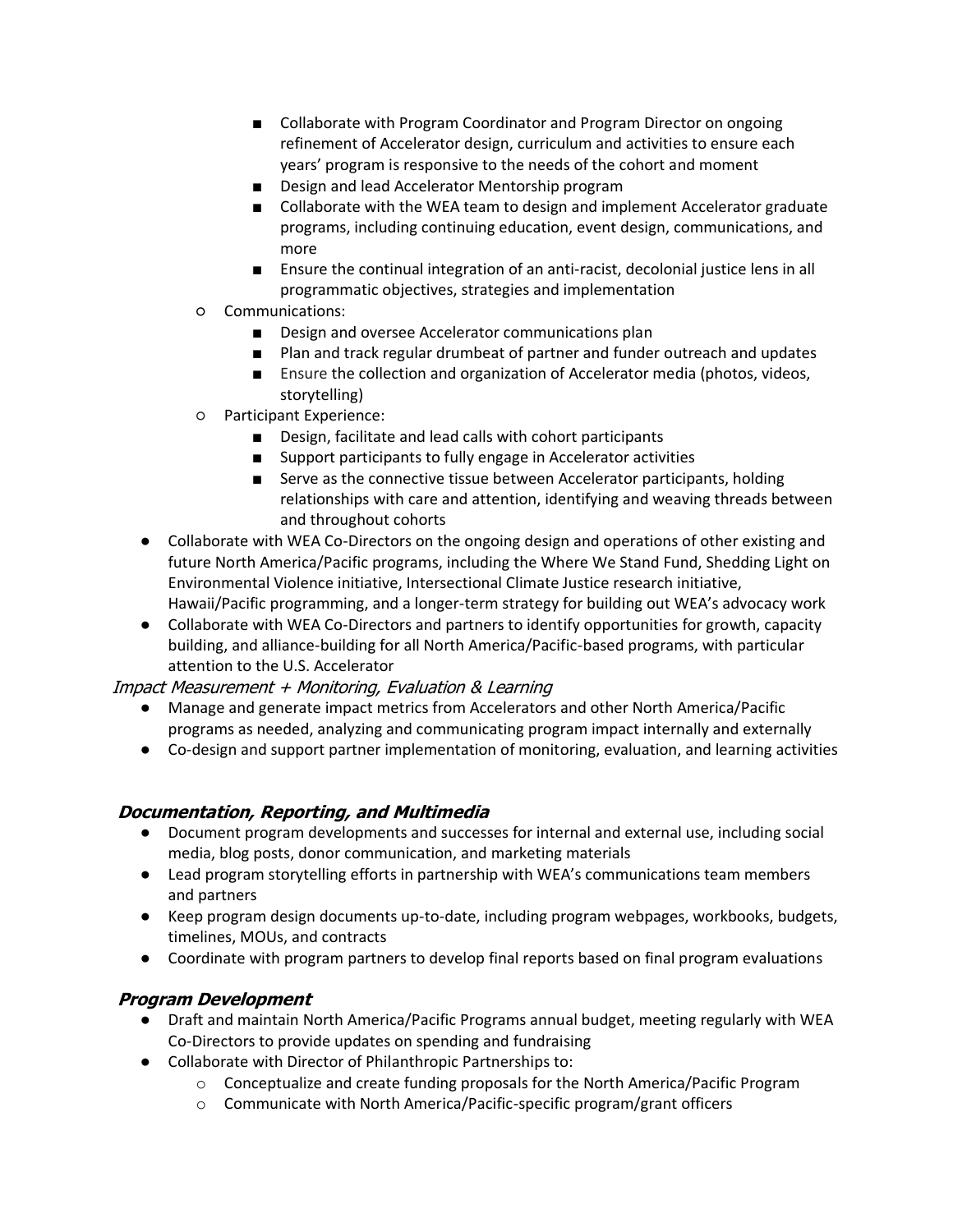- $\circ$  Manage foundation reporting for North America/Pacific program grants
- o Oversee research of additional foundations and expand WEA's list of potential foundations to approach
- o Brainstorm strategies for engaging, soliciting, and appreciating prospective and current donors who have an interest in supporting the North America/Pacific Program

# **Representation and Advocacy**

- Stay up-to-date and proactively engaged on North America/Pacific-based environmental and climate justice campaigns and issues, ensuring WEA is present in the space and contributes thought leadership where appropriate, either through partnerships, blog posts, articles, speaking engagements, official comments, etc.
- Seek out regular speaking engagements and conferences to present WEA's work, advocate for women's environmental leadership, and amplify WEA grassroots leaders
- Participate in WEA events and fundraisers

## Qualifications and Skills:

- Bachelor's Degree in relevant fields, or equivalent life/work experience
- 8-10 years of experience working in an organizational setting
- Demonstrated experience and success designing and managing culturally/racially diverse programs with a focus on environment and/or women
- Demonstrated experience and success coordinating holistic training programs
- Demonstrated experience and success stewarding networks, alliances, and coalitions
- A strong understanding of environmental issues in North America and/or the Pacific, particularly as they affect women and BIPOC communities
- Detail-oriented and organized with capacity to lead on multiple priorities simultaneously
- Commitment to intersectional justice with a demonstrated analysis of the connections between environmental degradation and colonial, racial, economic, sexual, and ethnic oppression.
- Strong interpersonal skills, emotional intelligence, and aptitude for working in partnerships. A collaborative approach to managing work duties and working with others.
- Excellent English oral and written communication skills. Oral and written Spanish a plus
- Proficiency in Microsoft Office suite and Google Docs

This job description is not an exhaustive list of the skills, efforts, duties, and responsibilities associated with the position.

**PLEASE NOTE:** We believe that many environmental movements have perpetuated the marginalization of the global majority — including people of color, Indigenous peoples, people from working class backgrounds, women, and LGBTQ people. We believe that these communities must be centered in the environmental movement. Furthermore, as a program based on stolen Indigenous lands within North America and the Pacific, WEA strongly encourages applications from Indigenous people, and people with the above identities.

## Compensation:

Up to \$95,000 annual salary, dependent on experience and qualifications (DOE)

## Key Working Relationships:

Internal: WEA Program Director, Program Coordinator, Program and Operations Manager, Co-Directors, and Interns